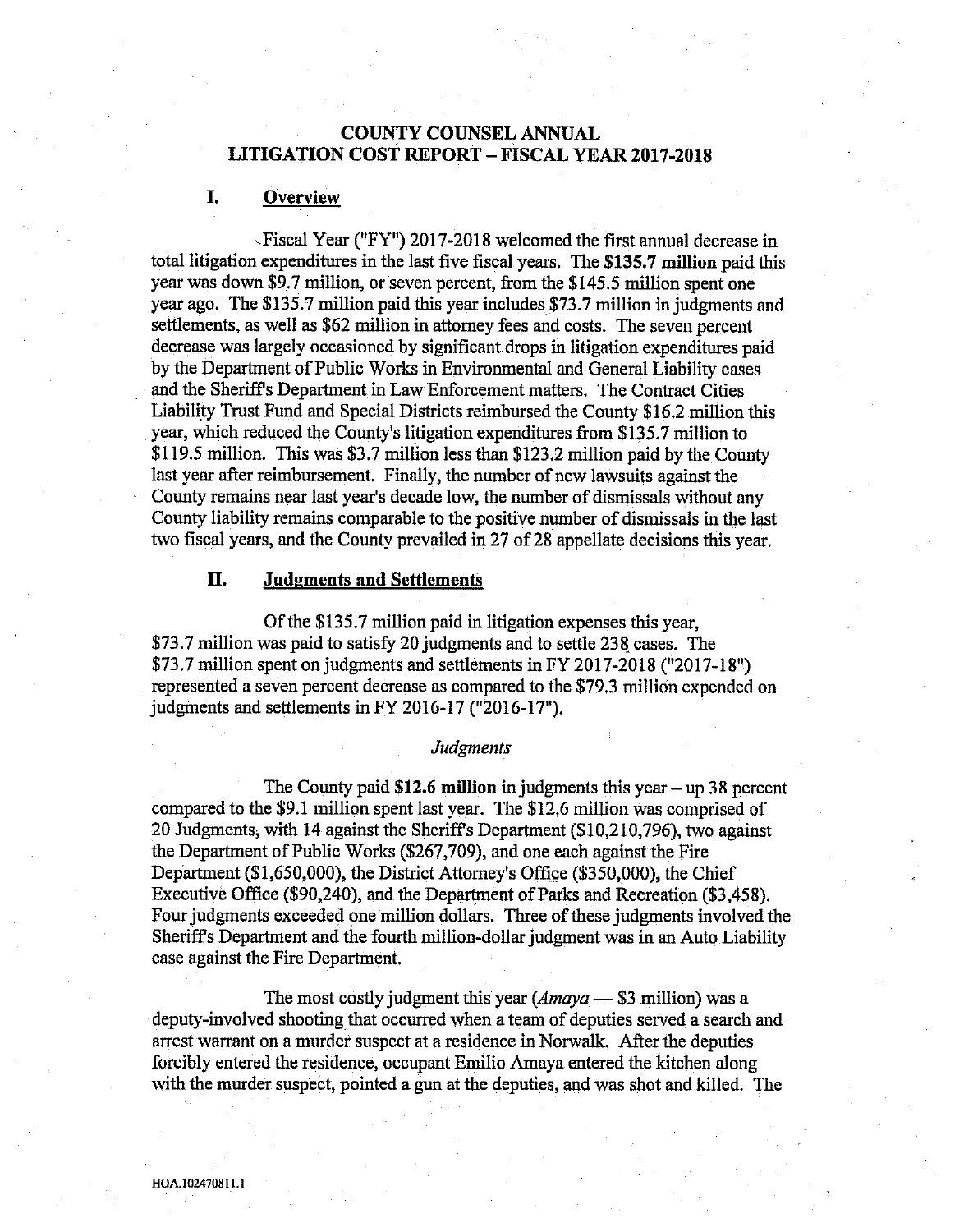jury returned a \$3 million verdict in favor of decedent Amaya's mother, sister, and minor autistic son.

The second Sheriff's Department judgment (Robertson — \$2.1 million) involved the report of a man shooting a gun in the air on a street in Lynwood. When two responding. deputies ordered him to drop the gun, the suspect, Nicholas Robertson, ignored the depufies and walked across fhe street to an Arco gas station, where several civilians were present. The deputies followed Mr. Robertson to the station and ordered him to drop his weapon. When he instead suddenly turned his body toward the deputies, they shot and killed him. The jury awazded Mr. Robertson's family \$2.1 million.

The third SherifFs Department judgment is an employment action (Antuna — \$2,095,000) which involved eight Sheriffs Department employees who sued the County, former Sheriff Baca, and former interim Sheriff Scott, claiming that they were retaliated against for associating with and supporting Undersheriff Tanaka during his bid to become Sheriff. The alleged retaliatory acts ranged from demotions to being relieved of duty. The jury returned a verdict against former Sheriff Baca only and found in favor of the County. Because of an error in the verdict form, the court granted a new trial on damages to one plaintiff. The judgment for both trials totaled \$2,279,370. During the subsequent apgeal, the matter was resolved for \$2,095,000,

The fourth and final multi-million dollar judgment (Rozen — \$1.65 million) involved a fatal collision between a fire truck that was responding to an emergency call and a vehicle driven by plaintiffs husband;who was en route to a family event at a winery in Malibu. The husband had previously missed the turn into the winery and was late to the event. Instead of pulling to the right as the fire truck approached from behind, plaintiff's husband made a left turn into the winery as the fire truck attempted to pass on the left. Plaintiff's husband was killed in the resulting collision. The jury found each driver 50 percent at fault and the court ultimately awarded Mrs. Rozen \$1.65 million in damages.

The four most expensive judgments accounted for 70 percent of the \$12.6 million spent on judgments this year. Of the \$12.6 million paid by the County in judgments this year, \$2.1 million. was reimbursed to the County by the Contract Cities Fund. The bottom-line payment by the County for judgments this year was .\$10.5 million.

#### **Settlements**

The County paid  $$61.2$  million for 238 settlements this year — down 13 percent compazed to one yeaz ago. Ten of the 238 settlements each cost the County \$2 million or more. The cost of these "Top 10" settlements totaled neazly \$32 million and accounted for 52 percent of the cost of all settlements this year. The 10 settlements ranged in cost from two million dollars to eight million dollars, involved four different depaztments, and included four different case types.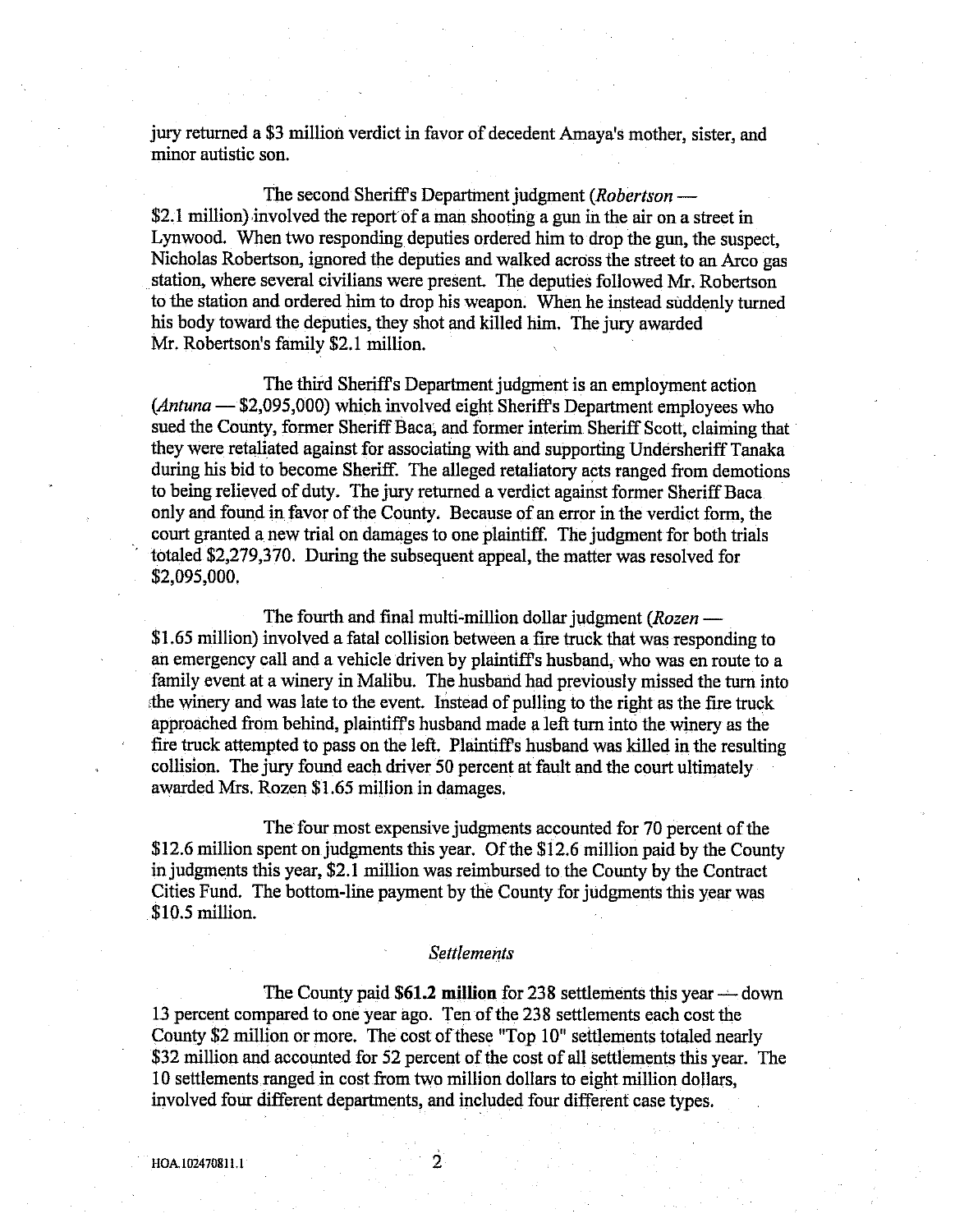The three most expensive Law Enforcement settlements cost the Sheriff's Department \$13 million and accounted for 21 percent of the cost of all settlements paid by the County this year. The first of these three  $(O'Connell$ — \$8 million) was the most expensive settlement paid by the County this year. Frank O'Connell's conviction of a 1984 murder was based, in lazge part, on the testimony of a single evewitness. Twenty five years after the conviction, the witness recanted his testimony, Mr. O'Connell's conviction was overturned and he was released after spending over 27 yeazs in prison. The case settled for \$15 million, to be paid over two consecutive fiscal years, commencing this year with a payment of \$8 million. The second Law Enforcement settlement  $(N, L.A. - $2,970,000)$  was a deputyinvolved shooting in which two deputies were struggling with a suspect and one deputy, believing that the suspect was reaching for his paztner's gun, shot at the suspect and hit his partner. The wounded partner then shot the suspect several times. The suspect died at the scene. The case was settled for \$2.97 million. The third and final Law Enforcement settlement (Hernandez — \$2 million) was another deputyinvolved shooting in which the plaintiff, a stabbing vicfim who remained at the scene, was struck by bullet fragments when deputies shot and killed the vicrim's assailant after he charged at them holding the knife used in the stabbing. The case settled for \$2 million.

The settlement of three *Medical Malpractice* cases involving the Health Services and Probation Deparknents totaled \$9.5 million this year. The most costly of the three cases  $(J.M.M. \longrightarrow $3.9 \text{ million})$  involved a fight between two wazds at the Sylmar Juvenile Hall. Plaintiff, the youth that initiated the fight, claimed that medical personnel at the facility failed to diagnose his serious head trauma which resulted in seizures and a two-month coma. The Department of Health Services and the Probation Department split the cost with each paying 50 percent of the \$3.9 million settlement. The second million-dollar Medical Malpractice settlement (Keshishyan — \$3.6 million) was a "wrongful life" case involving a child born with profound neurologic deficits at LAC+USC. The child, through guardians, alleged that Department doctors did not correctly read ultrasound results and failed to conduct additional diagnostic tests. The case settled for \$3.6 million. The final costly Medical Malpractice settlement (Tellez  $\rightarrow$  \$2 million) was another Labor and Delivery case in which an alleged delay in performing an emergency C-Section resulted in, among other conditions, cerebral palsy. The case settled for \$2 million.

The three most costly *Auto Liability* settlements totaled \$6.8 million and involved two Sheriffs Department cases and one Beaches and Harbors action. The most expensive automobile liability settlement  $(Olin - $2,425$  million) involved an attorney who was riding his bicycle in a designated bicycle lane on Mulholland Highway and was struck from behind and killed by a SherifFs deputy. The case was settled for \$11.75 million. Of the settlement amount, the County paid \$2,425,620 {the amount remaining of the Contract Cities Fund \$3 million selfinsured retention after defense attorney fees and costs) and the Fund's insurance carrier paid the remaining \$9,324,280 directly to the plaintiffs. The Fund thereafter reimbursed the County for the full \$3 million self-insured retention. The second costliest Auto Liability settlement was also the most costly case this year for the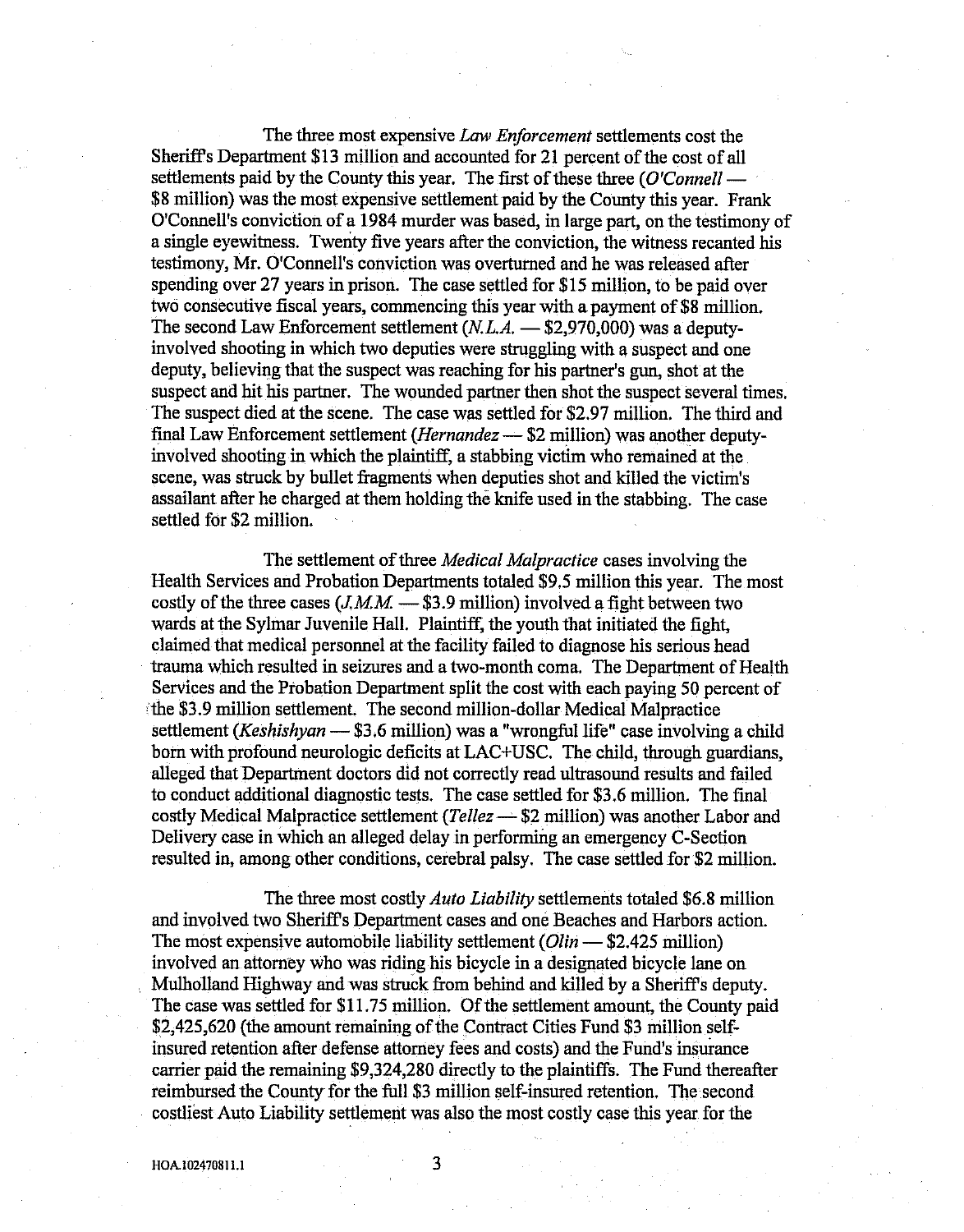Department of Beaches and Harbors (*Storti* - \$2.4 million) and involved a property maintenance employee who drove his SUV over a woman sunbathing on Venice Beach. The case settled for \$2.4 million. The final Auto Liability case (Morillon — \$2 million) involved a Sheriff's deputy who was allegedly speeding when responding to a request for assistance and struck an SUV containing three passengers and a driver who made a left turn in front of the deputy. A young couple, seated in the rear of the SUV, was ejected and killed. The case involving one of the two deceased passengers settled for \$2 million. The Contract Cities Fund's insurer paid \$1,795,417 of the settlement amount.

The final case which settled for two million dollars or more this yeaz involved a Department of Public Works Dangerous Condition case (Arreola — \$2.6 million) in which a father was killed and his seven-year-old daughter was rendered a quadriplegic when they were struck by a hit-and-run driver in a crosswalk while leaving an elementary school. The surviving wife and two daughters claim that the accident was caused by lack of traffic signals at the crosswalk. The case settled for \$2.6 million.

The top ten most expensive settlements represent just over one-half of 'the \$61.2 million spent on settlements this year. The Contract Cities Fund reimbursed the County for \$9.8 of the \$61.2 million paid in settlements this year.

#### III. .Fees and Costs

Fees and costs totaled \$62 million, down \$4.1 million or six percent, from the \$66.1 million paid last yeaz. Of the \$62 million paid in fees and costs this year, \$47.4 was paid to Contract Gounsei, and \$14.6 million. was billed by County Counsel to various County departments engaged in litigation.

#### Contract Counsel

In FY 2017-18, Contract Counsel fees and costs totaled \$47.4 million, down eight percent from the \$513 million paid last year.

Contract Counsel fees fell \$2 million, or five percent, from the \$42.5 million paid last year to \$40.5 million this year.

Contract Counsel costs, like the fees, were also down this year dropping neazly \$2 million, or 22 percent, from \$8.9 million to 56.9 million this year.

### County Counsel

After two consecutive years of increases, County Counsel fees and costs decreased slightly this year — down from \$14,8 million in FY 2016-17 to \$14.6 million this year. However, this year saw County Counsel fees rise, while costs fell. In the end, costs fell more sharply than fees and resulted in an overall decrease in fees and costs of \$170,000.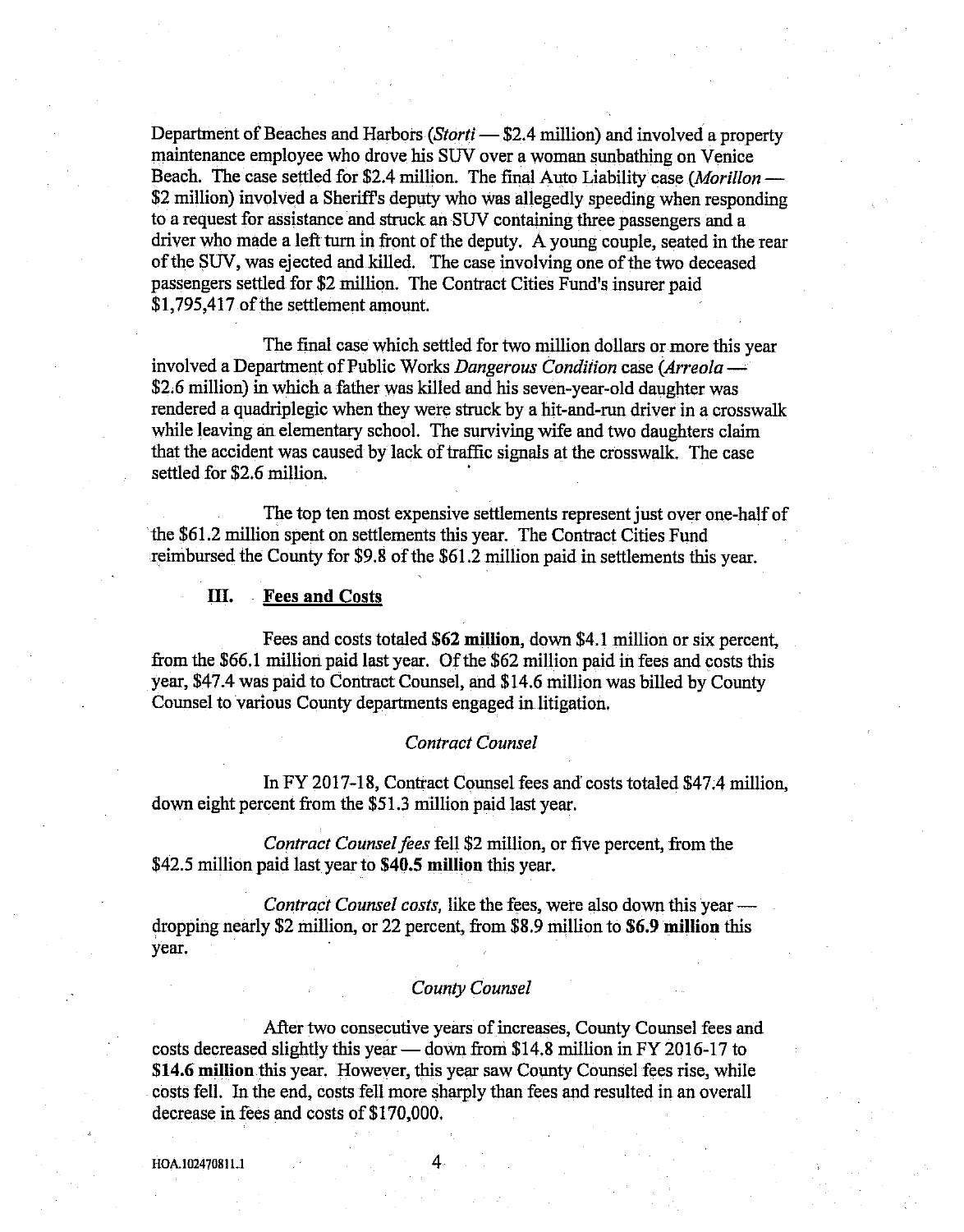County Counsel fees, including oversight fees, rose from \$11.5 million last year to \$11.8 million this year. Oversight fees were up nearly \$640,000 over last year and brought about the three percent increase in overall County Counsel fees this year.

County Counsel costs were down approximately one-half million dollars this year compared to one year ago, dropping from \$3.3 million in FY 2016-17 to **\$2.8 million** this year.

| ANNUAL LITIGATION EXPENSES -<br><b>TOP TEN DEPARTMENTS</b><br>FY 2017-18 |              |
|--------------------------------------------------------------------------|--------------|
| Sheriff                                                                  | \$62,051,388 |
| <b>Health Services</b>                                                   | \$14,898,384 |
| <b>Public Works</b>                                                      | \$8,695,949  |
| <b>Children and Family Services</b>                                      | \$6,007,769  |
| Fire                                                                     | \$5,686,558  |
| Probation                                                                | \$5,576,268  |
| <b>Public Health</b>                                                     | \$5,387,056  |
| Mental Health                                                            | \$3,922,050  |
| <b>Beaches and Harbors</b>                                               | \$3,757,149  |
| <b>Public Social Services</b>                                            | \$2,586,237  |

# IV. Department Litigation Expenditures

#### V. Contract Cities and Special Districts

Of the \$135.7 million reported in Annual Litigation expenses in FY 2017-18, the Contract Cities Liability Trust Fund and Special Districts reimbursed the County \$16.2 million. The County paid the remaining \$119.5 million.

A. Contract Cities

In FY 2017-18, the Contract Cities Liability Trust Fund paid \$15.4 million of the \$135.7 million in Annual Litigation expenses. This \$15.4 million payment, which included judgments, settlements, fees and costs, was primarily the result of liabilities arising from the alleged misconduct of Sheriffs deputies contractually assigned to various cities throughout the County. A smaller amount was reimbursed to the County related to the Department of Public Works General Liability cases and totaled \$119,500. In FY 2017-18, Contract Cities Liability Trust Fund's insurance carrier paid \$11.1 million for two Sheriff's

5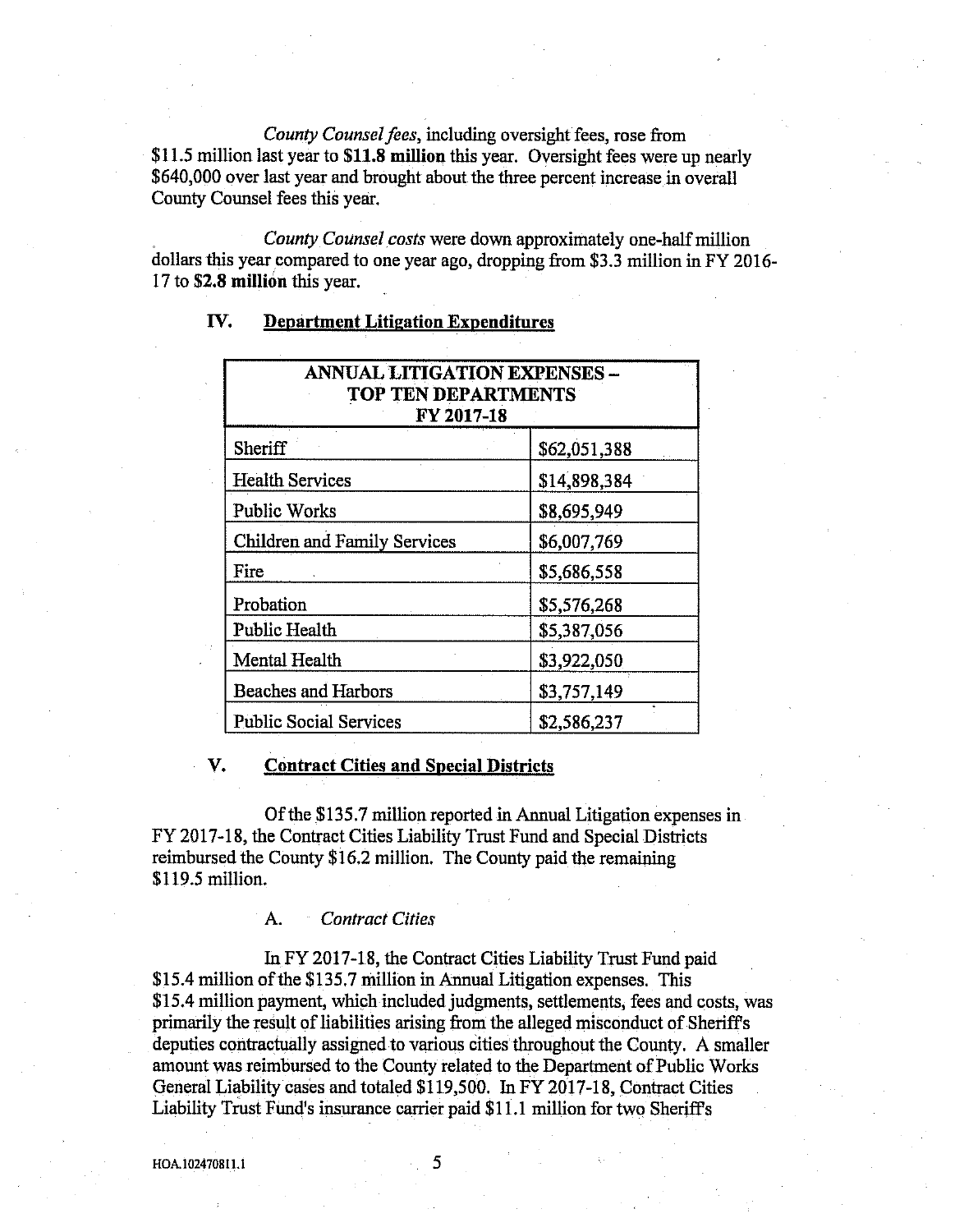Department Auto Liability cases  $(Olin - $9.4$  million and *Paynter/Morillon* — \$1.8 million), in whioh the settlement gayments exceeded the Trust Fund's Self-Insured Retention. This insurance payment was not included in the \$135.7 million paid by the County.

## B. Special Districts: Flood Control and Waterworks

The County was also reimbursed for litigation expenses paid on behalf of Special Districts. In FY 2017-18, the Special Districts (Flood Control — \$656,987 and Waterworks — \$57,340) reimbursed the County a total amount of \$714,327, including expenses related to Groundwater Adjudicarion, Auto Liability, and General Liability cases.

#### VI. Dismissals

In FY 2017-18, the County disposed of 234 cases without payment of settlements, judgments, or attorneys' fees to ogposing parties and without any County liability. Of these 234 dismissals, 164, or 70 percent, resulted from voluntary actions by Plainfiffs and/or their attorneys (on neazly everyoccasion prompted by a dispositive motion or other action by the County). Seventy of the :234 dismissals, or 30 percent, were involuntary to the extent that they were effectuated by successful County motions, including demurrers, motions to dismiss, summary judgments, and discovery motions resulting in terminating sanctions. Four of the 234 dismissals occurred as a consequence of the opposing parties' failure to timely prosecute the actions.

### VII. New Gases

The number of new cases involving the County rose slightly this year, from 707 in FY 2016-2017 to 714 in FY 2017-2018. This was the second lowest number of new cases in the last eight years. Non-Jurisdictional led the way with 208 new cases (plaintiffs failed to identify a responsible department}. The Sheriffs Department followed with 196 cases, only seven more than last year. Of the 196 new,Sheriffs Department cases 52 percent were Law Enforcement related cases and 32 percent were Auto Liability cases. The Department of Public Works had 54 newcases, followed by the Department of Health Services (42), and the Department of Children and Family Services (40). Each of the remaining 26 Departments fielded fewer than 20 new cases. The 714 new cases this year fell within 13 various categories, or case types: General Liability (213), Auto Liability (131), Law Enforcement (127), Employment (70),.Dangerous Condition (58), Medical Malpractice (38), Foster Care (31), Breach of Contract (16), Real Property  $(14)$ , Taxes  $(7)$ , Election  $(4)$ , Environmental  $(4)$ , and Operations  $(1)$ .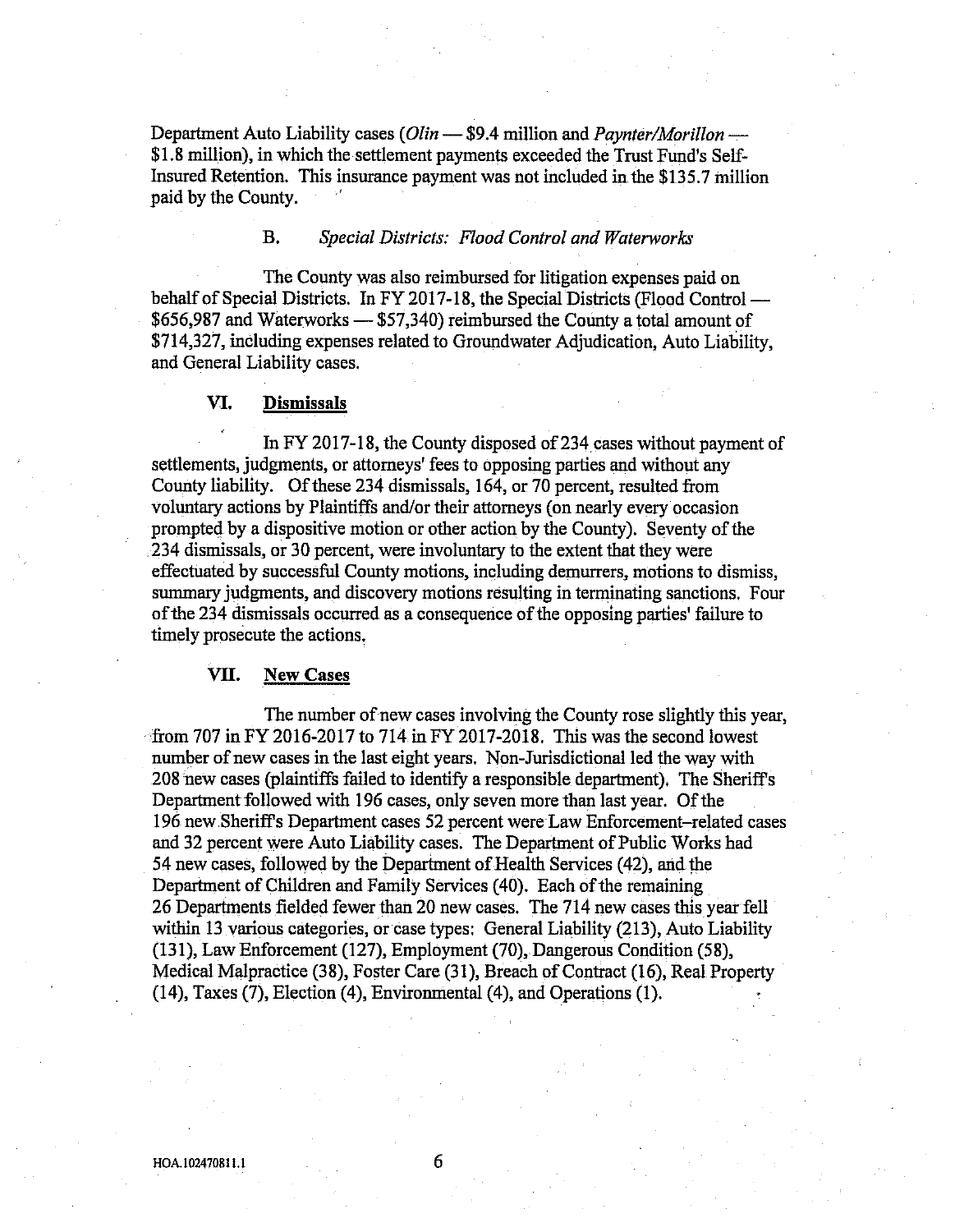## VIII. Trials, Writs, and Appeals

# A. Trials

The County tried 24 cases in FY 2017-18, four more cases than the County tried last year and ten fewer than it tried in FY 2015-16. The County prevailed in 54 percent, or 13 trials, this yeaz, compared to eight victories, or 40 percent, last year. There was one mistrial this year compared to one mistrial in FY 2016-17. Of the 24 cases tried in FY 2017-18, 12 Sheriffs Department cases were tried this yeaz, the most of any department. The Department registered victories in seven. The County prevailed in three Employment trials (one Sheriffs Department Wrongful Termination, one Mental. Health Department Wrongful Termination, and one Health. Services Department Retaliation case), three Medical Malpractice trials (two Failure to Diagnose and one SherifFs Department Custody-Failure to Treat), three General Liability trials (Coroner – Falsified Records, Sheriff's Departrnent Slip-and-Fall, and Public Works —Roadway Condifion), two Law Enforcement (Sheriffs Department Patrol —False. Arrest and Sheriffs Custody — Excessive Force —Battery), and two Auto Liability trials (both Sheriff s Department auto accidents). Of the 10 losses, a pedestrian injury case, Cobb, involving the Health Services Department, was the lazgest verdict this year. In Cobb, the plaintiff was walking in a marked crosswalk near LAC+USC when he was struck by a forklift..He was awarded \$10.9 million.

However, an alternative indicator of success at trial for the County is whether the decision or verdict rendered at trial was more or less than the plaintiff's final settlement demand prior to trial. An example of this alternative analysis includes the *Portello-Swagel*-case in which an injured passenger involved in a rearend collision demanded \$1 million minimum to settle the case. The jury returned a verdict for the plaintiff, but awarded her only \$53,000. Although considered a plaintiff "win," a result such. as this would be considered a win for the County under this alternarive analysis. The County achieved "wins" under this alternative analysis in 20 of the 24 cases tried  $-$  an 83 percent success rate.

B. Writs

The County was an interested party in seven writs of mandamus. The County was not a moving party in any writ proceedings this year. The County won three of seven writs. One successful County writ result stemmed from challenges to the dissolution of the California Redevelopment Agencies and the resulting reallocation of funds at the direction of the California Department of Finance to the County Auditor-Controller. The County also prevailed in. two land use writs in which petitioners challenged a County zoning code enforcement action as well as a County denial of a land use map. Adverse parties prevailed in writ actions involving the reimbursement of County Mental Health services' costs, the refusal to approve a local school district election consolidation action, a Public Records Act request denial, and an environmental challenge to the County's Santa Clarita River Floodway ordinance.